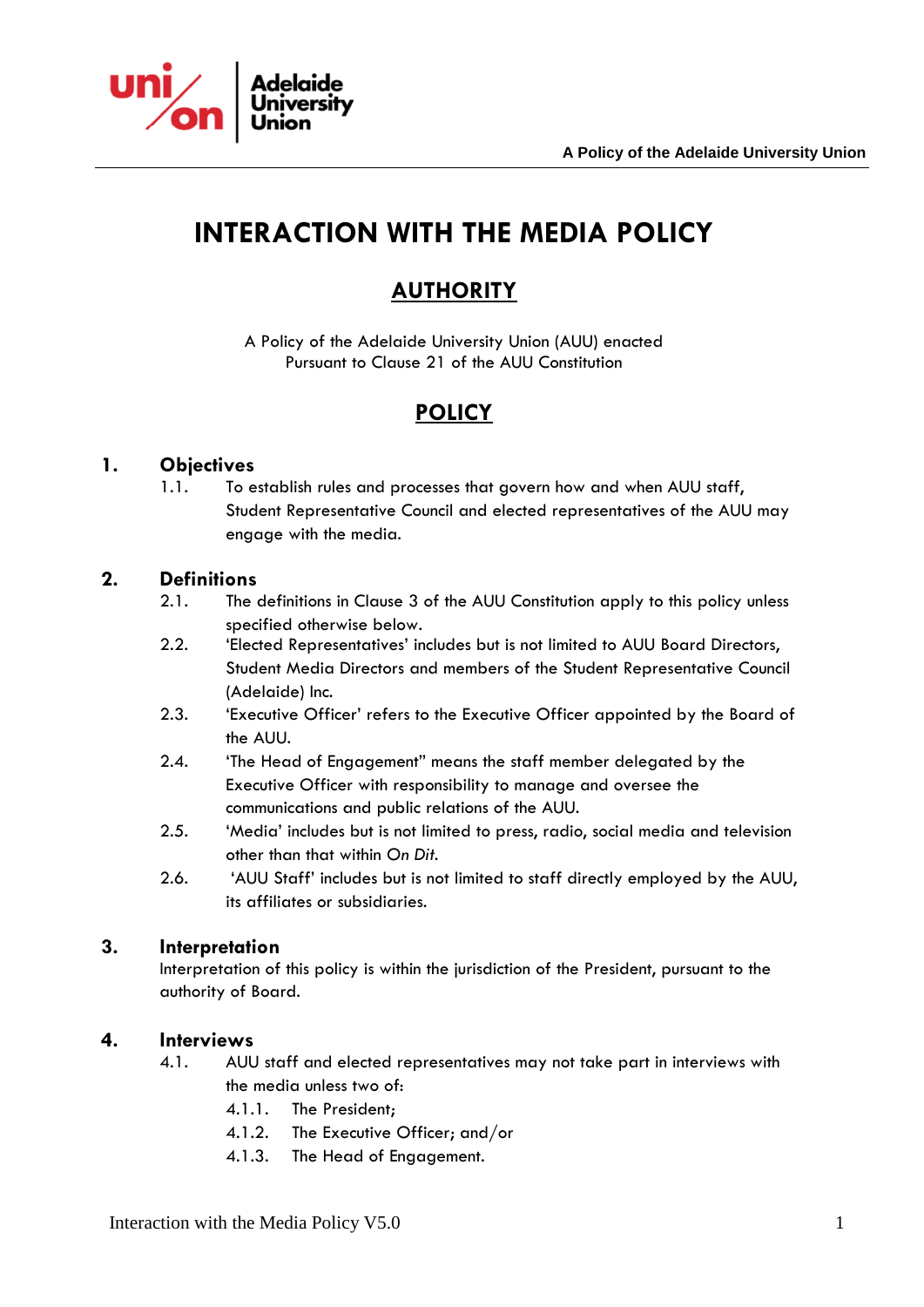

have given authorisation outlining what may be said on behalf of the AUU or affiliate. The authorisation will be as specific as is practical about the content of the interview.

- 4.2. AUU staff and elected representatives must direct enquiries from the media to the Head of Engagement who will liaise with the AUU President on a response.
- 4.3. On gaining authorisation, AUU staff and elected representatives may not comment to the media on an issue that involves any other affiliate, department or AUU service other than that which they are a direct employee of or elected representative of.
- 4.4. On gaining authorisation, AUU staff and elected representatives may comment to the media on an issue only from the perspective of the affiliate, department or AUU service of which they are a direct employee of or elected representative of.

#### **5. Media Releases**

- 5.1. All media releases to be released by AUU staff and/or elected representatives must be approved by the AUU president prior to release.
- 5.2. All media releases are to be proofed and edited by the Head of Engagement.
- 5.3. All media releases are to be released only by the Head of Engagement.

#### **6. Student Representative Council**

- 6.1. SRC staff and SRC elected representatives must not comment to the media and/or On Dit on an issue that involves any other Schedule 2 affiliate, department, AUU Board or AUU service other than the SRC.
- 6.2. The SRC and its representatives must expressly confirm when making public statements that those statements are made solely on behalf of the SRC and that the statements are not those of the AUU or any of its other Schedule 2 affiliates.

### **7. Principles**

7.1 The AUU does not endorse, authorise or encourage statements which are contrary to law or infringe the rights of third parties.